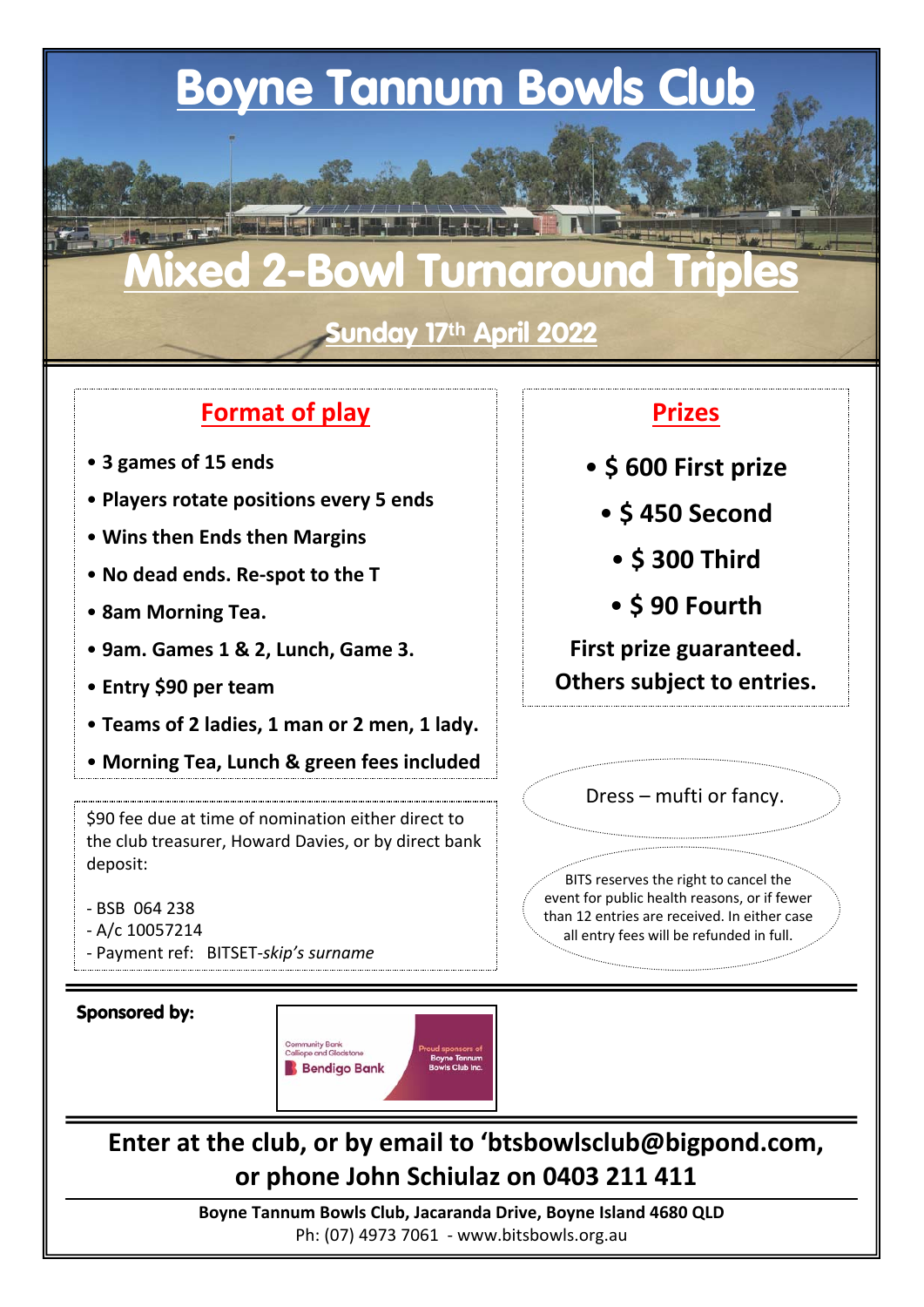

### **Boyne Tannum Bowls Club**

**Jacaranda Drive Boyne Island 4680 QLD** ABN: 52 585 194 284 Ph: (07) 4973 7061 www.bitsbowls.org.au

#### **Easter 2022 2‐Bowl Mixed Triples Nomination Form**

| Tournament name:         | <b>BITS Mixed 2-Bowl Turnaround Triples</b>                                                                                                      |
|--------------------------|--------------------------------------------------------------------------------------------------------------------------------------------------|
| Tournament date:         | Sunday 17 <sup>th</sup> April 2022                                                                                                               |
| Entry fee:               | \$90 per team                                                                                                                                    |
| Fees due on nomination:  | (non-refundable if team withdraws after 10 <sup>th</sup> April)<br>\$90<br>$\sim$ $-$<br>(refundable in the event of cancellation of tournament) |
| Your team / skip's name: |                                                                                                                                                  |
| Your club:               |                                                                                                                                                  |
| Your contact details:    |                                                                                                                                                  |
|                          |                                                                                                                                                  |

Please pay the nomination fee by Direct Deposit to Commonwealth Bank, and return this completed form by email to confirm your payment and entry. Our email is **btsbowlsclub@bigpond.com**

\_\_\_\_\_\_\_\_\_\_\_\_\_\_\_\_\_\_\_\_\_\_\_\_\_\_\_\_\_\_\_\_\_\_\_\_\_\_\_\_\_\_\_\_\_\_\_\_\_\_\_\_\_\_\_\_\_\_\_\_\_\_\_\_\_\_\_\_\_\_\_

BSB 064 238 Account 10057214

Payment ref: BITSET‐*skip's surname*

Do you require a receipt? Y / N (please indicate)

Please direct enquiries to: John Schiulaz 0403 211 411 (Tournament related) Howard Davies 0472 752 954 (Finance related)

\_\_\_\_\_\_\_\_\_\_\_\_\_\_\_\_\_\_\_\_\_\_\_\_\_\_\_\_\_\_\_\_\_\_\_\_\_\_\_\_\_\_\_\_\_\_\_\_\_\_\_\_\_\_\_\_\_\_\_\_\_\_\_\_\_\_\_\_\_\_\_

\_\_\_\_\_\_\_\_\_\_\_\_\_\_\_\_\_\_\_\_\_\_\_\_\_\_\_\_\_\_\_\_\_\_\_\_\_\_\_\_\_\_\_\_\_\_\_\_\_\_\_\_\_\_\_\_\_\_\_\_\_\_\_\_\_\_\_\_\_\_\_